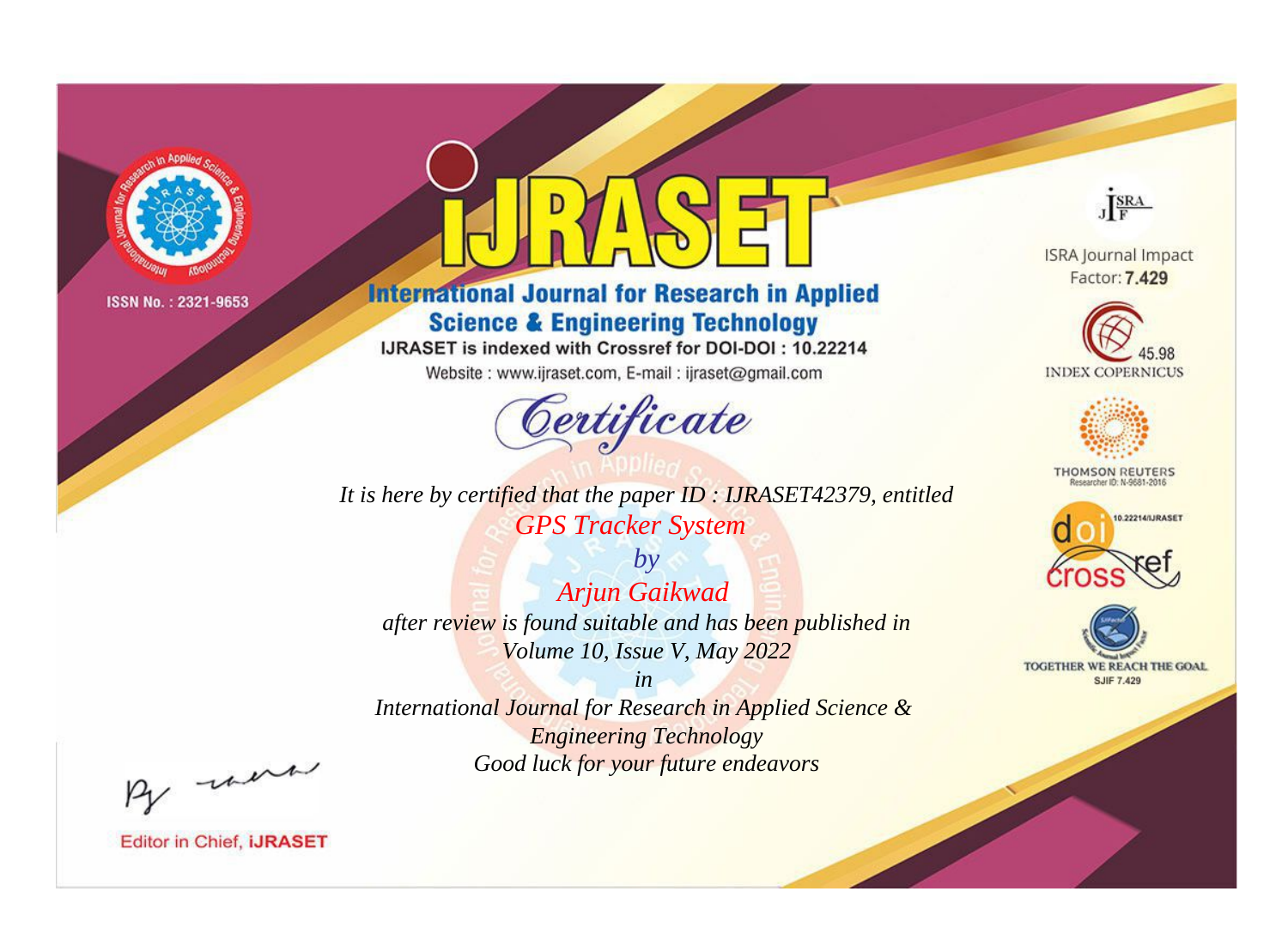

# **International Journal for Research in Applied Science & Engineering Technology**

IJRASET is indexed with Crossref for DOI-DOI: 10.22214

Website: www.ijraset.com, E-mail: ijraset@gmail.com



*It is here by certified that the paper ID : IJRASET42379, entitled GPS Tracker System*

*by Shree Kumavat after review is found suitable and has been published in Volume 10, Issue V, May 2022*

*in International Journal for Research in Applied Science & Engineering Technology Good luck for your future endeavors*



**ISRA Journal Impact** Factor: 7.429





**THOMSON REUTERS** 





By morn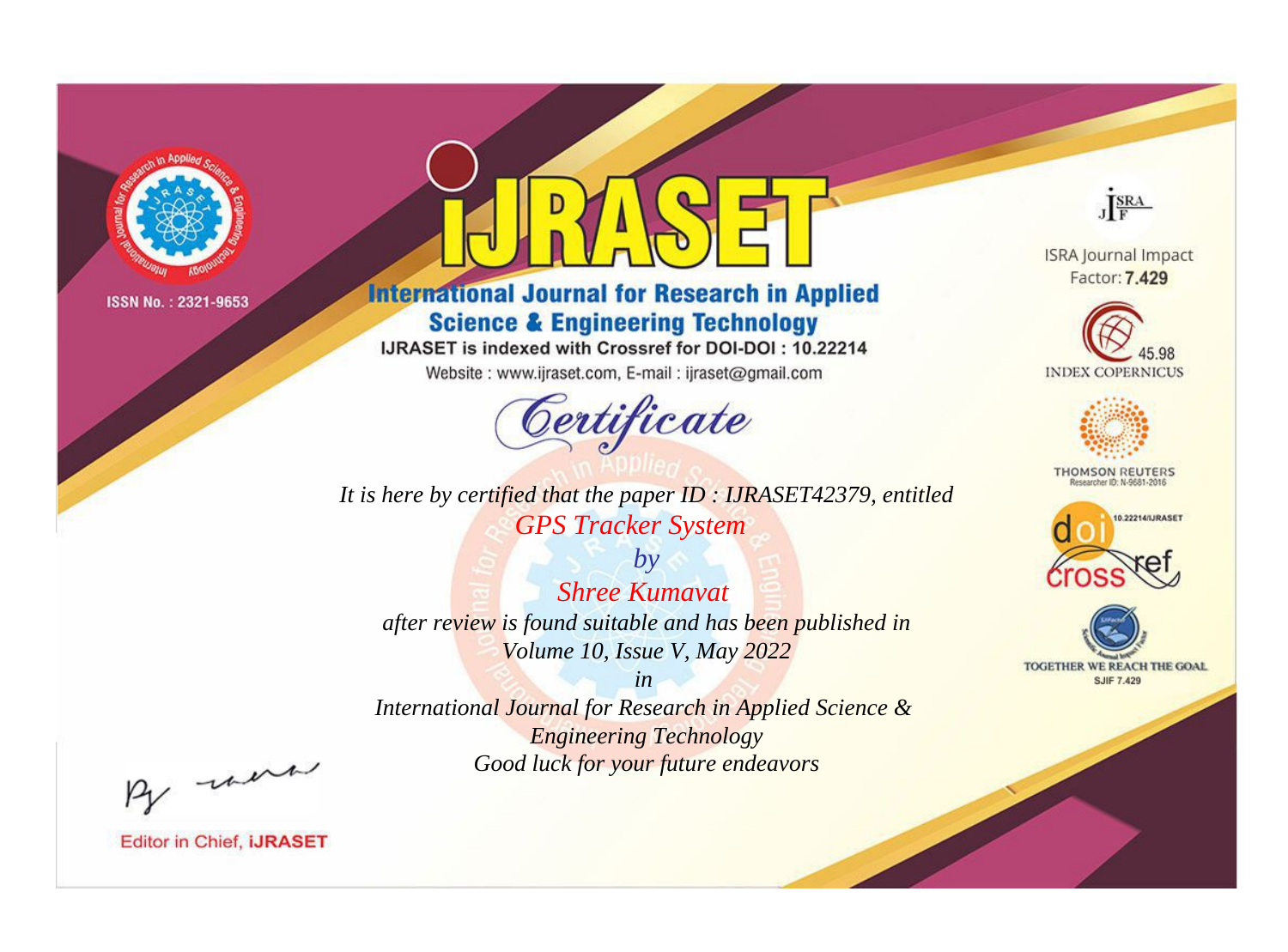

# **International Journal for Research in Applied Science & Engineering Technology**

IJRASET is indexed with Crossref for DOI-DOI: 10.22214

Website: www.ijraset.com, E-mail: ijraset@gmail.com



*It is here by certified that the paper ID : IJRASET42379, entitled GPS Tracker System*

*by Saee Deshmukh after review is found suitable and has been published in Volume 10, Issue V, May 2022*

*in International Journal for Research in Applied Science & Engineering Technology Good luck for your future endeavors*



**ISRA Journal Impact** Factor: 7.429





**THOMSON REUTERS** 





By morn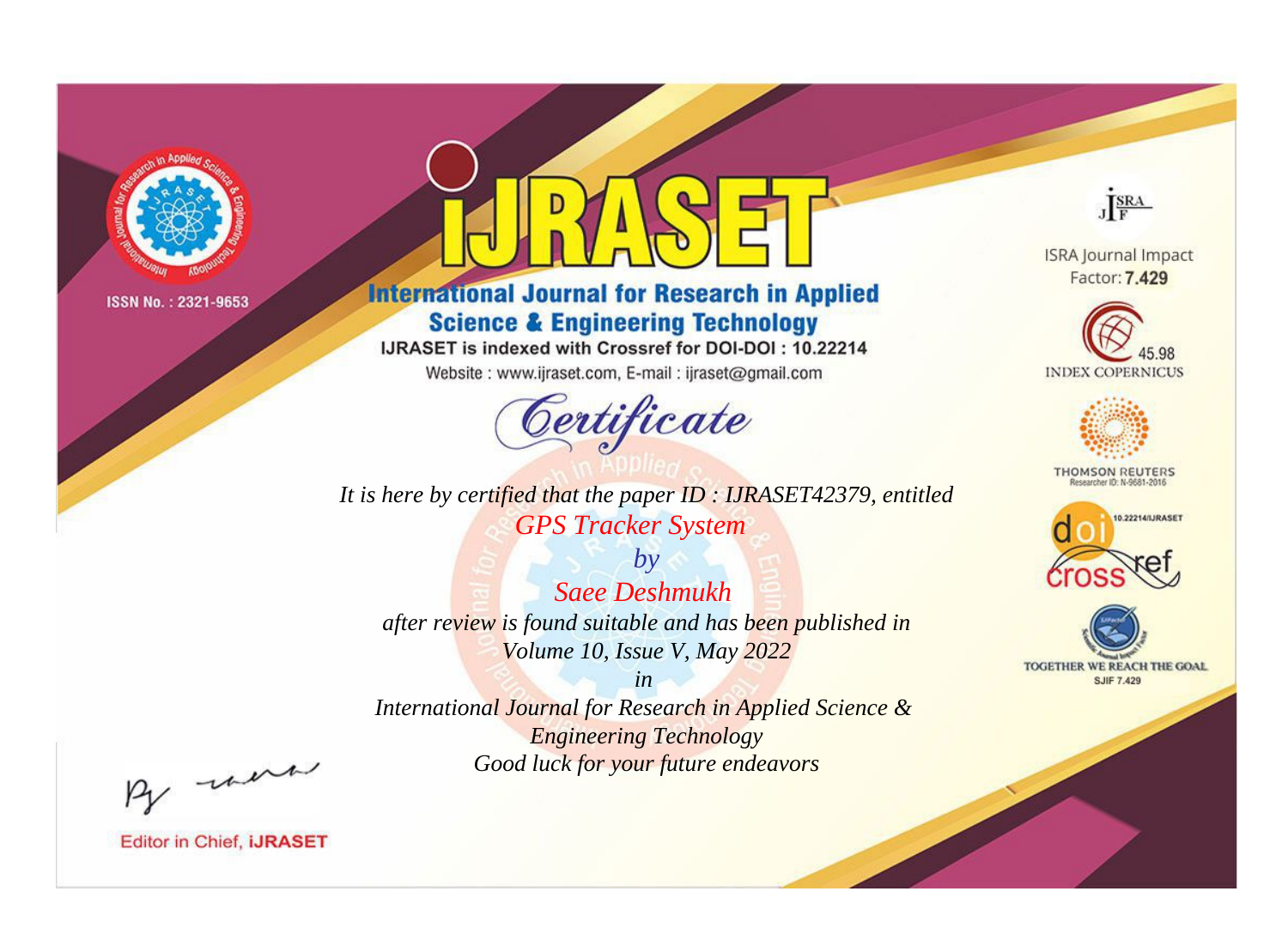

# **International Journal for Research in Applied Science & Engineering Technology**

IJRASET is indexed with Crossref for DOI-DOI: 10.22214

Website: www.ijraset.com, E-mail: ijraset@gmail.com



**ISRA Journal Impact** Factor: 7.429

JERA





**THOMSON REUTERS** 



TOGETHER WE REACH THE GOAL **SJIF 7.429** 

*It is here by certified that the paper ID : IJRASET42379, entitled GPS Tracker System*

*Jas Patel after review is found suitable and has been published in Volume 10, Issue V, May 2022*

*by*

*in International Journal for Research in Applied Science &* 

*Engineering Technology Good luck for your future endeavors*

By morn